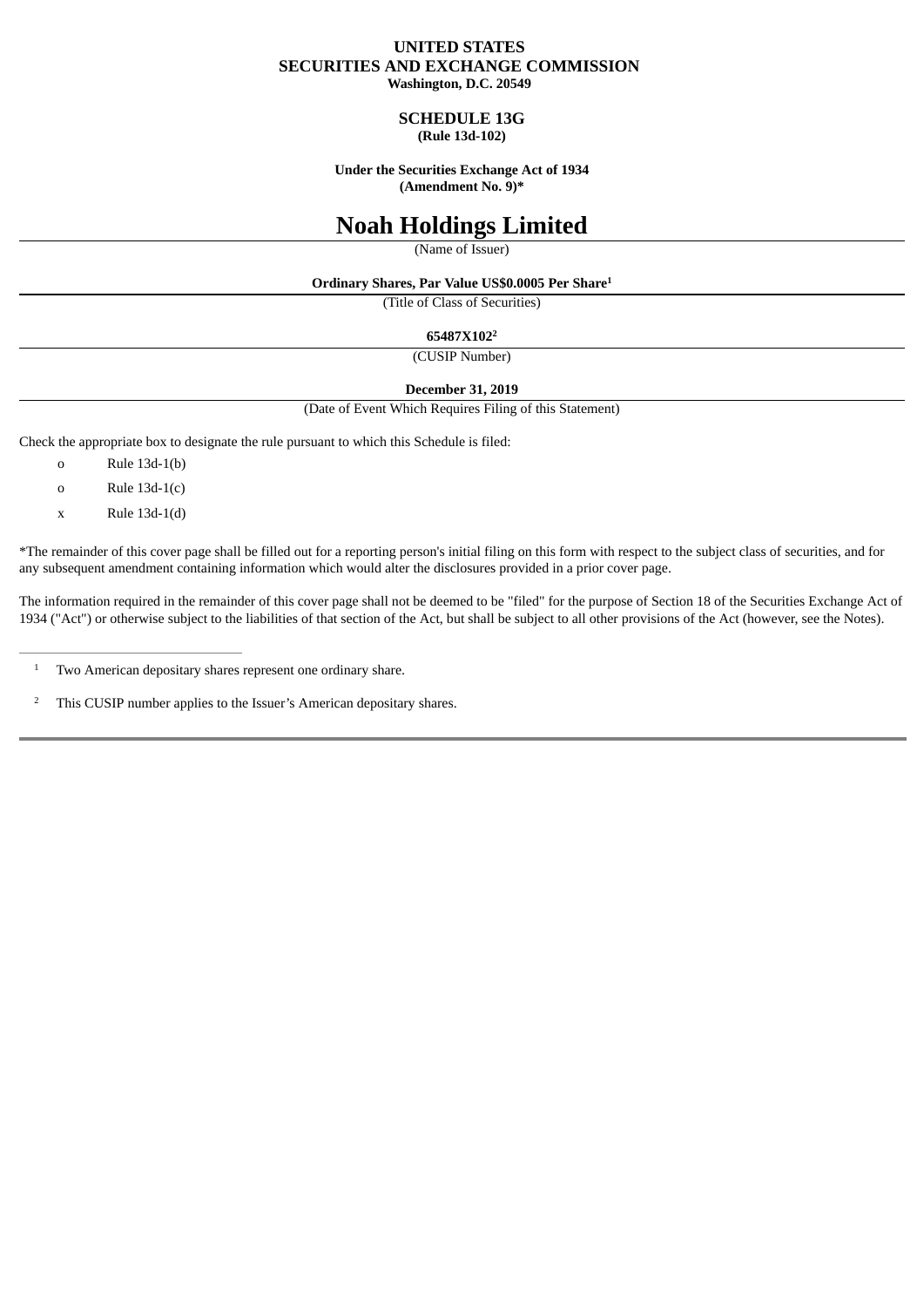| $\mathbf{1}$                              | Names of Reporting Person<br>Jingbo Wang                                                               |   |                                                                  |                    |  |
|-------------------------------------------|--------------------------------------------------------------------------------------------------------|---|------------------------------------------------------------------|--------------------|--|
| $\mathbf 2$                               | Check the Appropriate Box if a Member of a Group                                                       |   |                                                                  | $(a)$ o<br>$(b)$ o |  |
| 3                                         | <b>SEC Use Only</b>                                                                                    |   |                                                                  |                    |  |
| 4                                         | Citizenship or Place of Organization<br>The People's Republic of China                                 |   |                                                                  |                    |  |
| Number of                                 |                                                                                                        | 5 | Sole Voting Power<br>6,818,957 ordinary shares (See Item 4)      |                    |  |
| <b>Shares</b><br>Beneficially<br>Owned by |                                                                                                        | 6 | <b>Shared Voting Power</b><br>0                                  |                    |  |
| Each<br>Reporting                         |                                                                                                        | 7 | Sole Dispositive Power<br>6,818,957 ordinary shares (See Item 4) |                    |  |
| Person With                               |                                                                                                        | 8 | <b>Shared Dispositive Power</b><br>$\mathbf{0}$                  |                    |  |
| <b>9</b>                                  | Aggregate Amount Beneficially Owned by Each Reporting Person<br>6,818,957 ordinary shares (See Item 4) |   |                                                                  |                    |  |
| 10                                        | Check if the Aggregate Amount in Row (9) Excludes Certain Shares<br>0                                  |   |                                                                  |                    |  |
| 11                                        | Percent of Class Represented by Amount in Row (9)<br>22.1%3                                            |   |                                                                  |                    |  |
| 12                                        | Type of Reporting Person<br>IN                                                                         |   |                                                                  |                    |  |

<sup>3</sup> Based on 30,799,656 ordinary shares outstanding as of December 31, 2019

1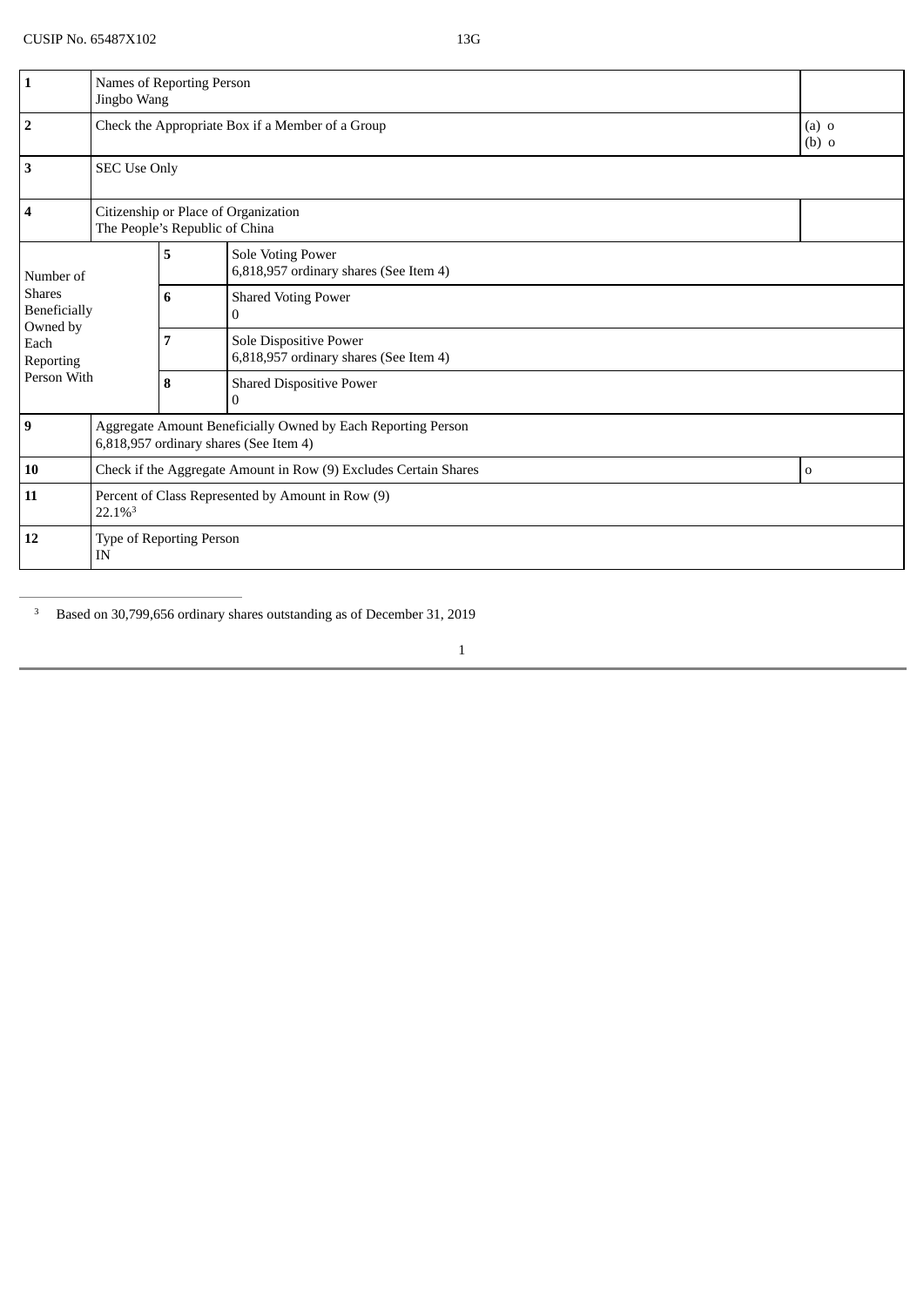| $\mathbf{1}$                              | Names of Reporting Person<br>Jing Investors Co., Ltd.                                                  |   |                                                                  |                    |  |
|-------------------------------------------|--------------------------------------------------------------------------------------------------------|---|------------------------------------------------------------------|--------------------|--|
| $\overline{2}$                            | Check the Appropriate Box if a Member of a Group                                                       |   |                                                                  | $(a)$ o<br>$(b)$ o |  |
| $\mathbf{3}$                              | <b>SEC Use Only</b>                                                                                    |   |                                                                  |                    |  |
| $\overline{\mathbf{4}}$                   | Citizenship or Place of Organization<br><b>British Virgin Islands</b>                                  |   |                                                                  |                    |  |
| Number of                                 |                                                                                                        | 5 | Sole Voting Power<br>6,750,000 ordinary shares (See Item 4)      |                    |  |
| <b>Shares</b><br>Beneficially<br>Owned by |                                                                                                        | 6 | <b>Shared Voting Power</b><br>$\theta$                           |                    |  |
| Each<br>Reporting                         |                                                                                                        | 7 | Sole Dispositive Power<br>6,750,000 ordinary shares (See Item 4) |                    |  |
| Person With                               |                                                                                                        | 8 | <b>Shared Dispositive Power</b><br>$\boldsymbol{0}$              |                    |  |
| $\boldsymbol{9}$                          | Aggregate Amount Beneficially Owned by Each Reporting Person<br>6,750,000 ordinary shares (See Item 4) |   |                                                                  |                    |  |
| 10                                        | Check if the Aggregate Amount in Row (9) Excludes Certain Shares<br>0                                  |   |                                                                  |                    |  |
| 11                                        | Percent of Class Represented by Amount in Row (9)<br>21.9% <sup>4</sup>                                |   |                                                                  |                    |  |
| 12                                        | Type of Reporting Person<br>CO                                                                         |   |                                                                  |                    |  |

<sup>4</sup> Based on 30,799,656 ordinary shares outstanding as of December 31, 2019

2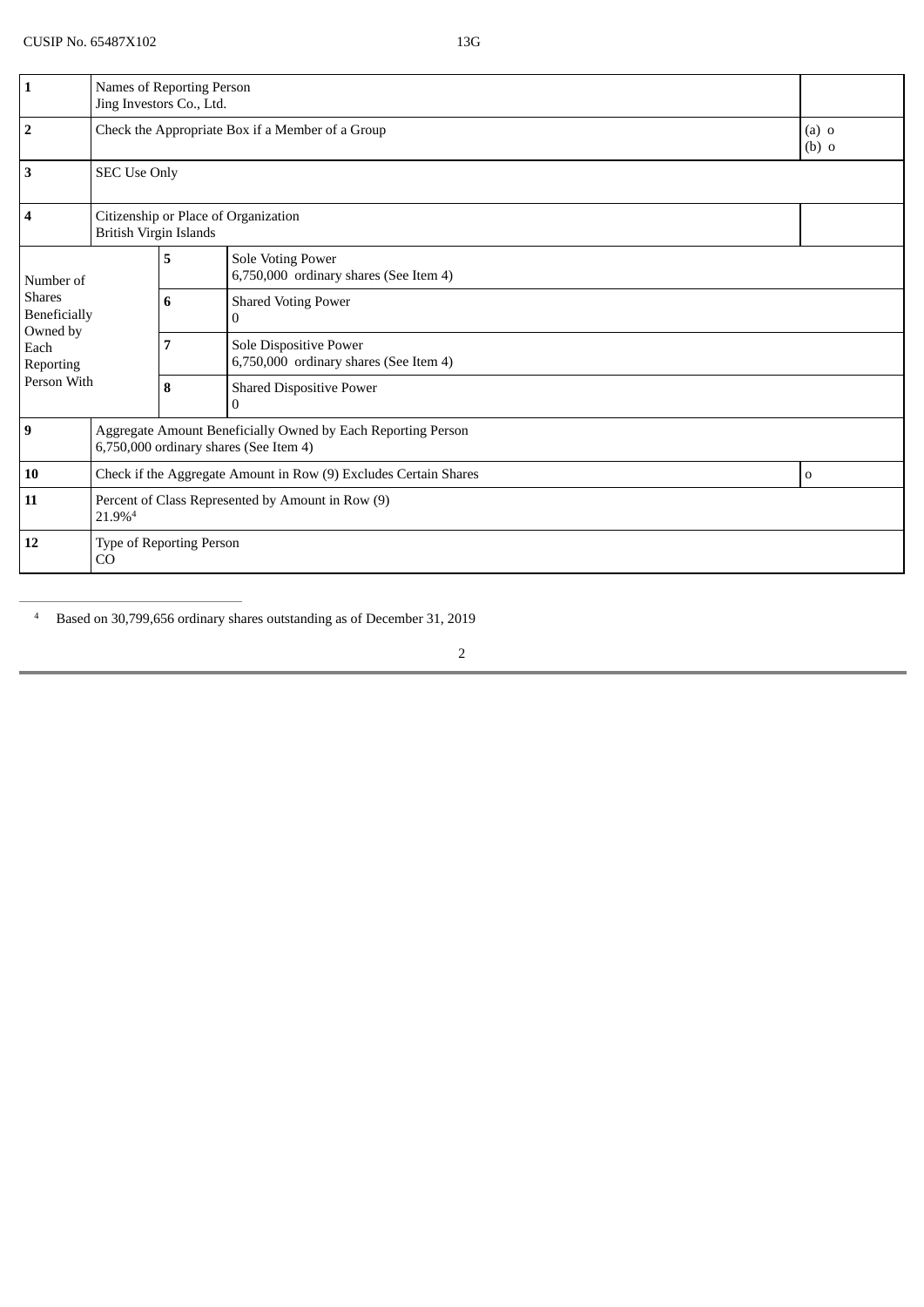#### **Item 1(a). NAME OF ISSUER**

Noah Holdings Limited

# **Item 1(b). ADDRESS OF ISSUER'S PRINCIPAL EXECUTIVE OFFICES**

No. 1687 Changyang Road, Changyang Valley, Building 2, Shanghai 200090, The People's Republic of China

# **Item 2(a). NAME OF PERSON FILING**

Jingbo Wang

Jing Investors Co., Ltd. ("Jing Investors")

## **Item 2(b). ADDRESS OF PRINCIPAL BUSINESS OFFICE OR, IF NONE, RESIDENCE**

For each of Jingbo Wang and Jing Investors: Building 2, 1687 Changyang Road, Yangpu District, Shanghai, P.R. China, 200090

#### **Item 2(c). CITIZENSHIP**

Ms. Jingbo Wang is a citizen of the People's Republic of China.

Jing Investors is a British Virgin Islands company.

# **Item 2(d). TITLE OF CLASS OF SECURITIES**

Ordinary shares, par value US\$0.0005 per share

#### **Item 2(e). CUSIP No.**

65487X102.

This CUSIP number applies to the issuer's American depositary shares; Two American depositary shares represent one ordinary share.

# Item 3. IF THIS STATEMENT IS FILED PURSUANT TO §§ 240.13D-1(B), OR 240.13D-2(B) OR (C), CHECK WHETHER THE PERSON **FILING IS A:**

Not applicable.

#### **Item 4. OWNERSHIP**

The information required by Items 4(a) - (c) is set forth in Rows 5-11 of the cover page hereto and is incorporated herein by reference.

As of December 31, 2019, Ms. Jingbo Wang has the right to acquire 45,653 ordinary shares upon vesting of restricted shares and 23,304 ordinary shares upon exercise of options.

Jing Investors is the record owner of 6,750,000 ordinary shares of the issuer. Ms. Jingbo Wang is the sole director of Jing Investors and as such has power to vote and dispose of the ordinary shares held by Jing Investors. Ms. Jingbo Wang is the beneficial owner of all the ordinary shares held by Jing Investors.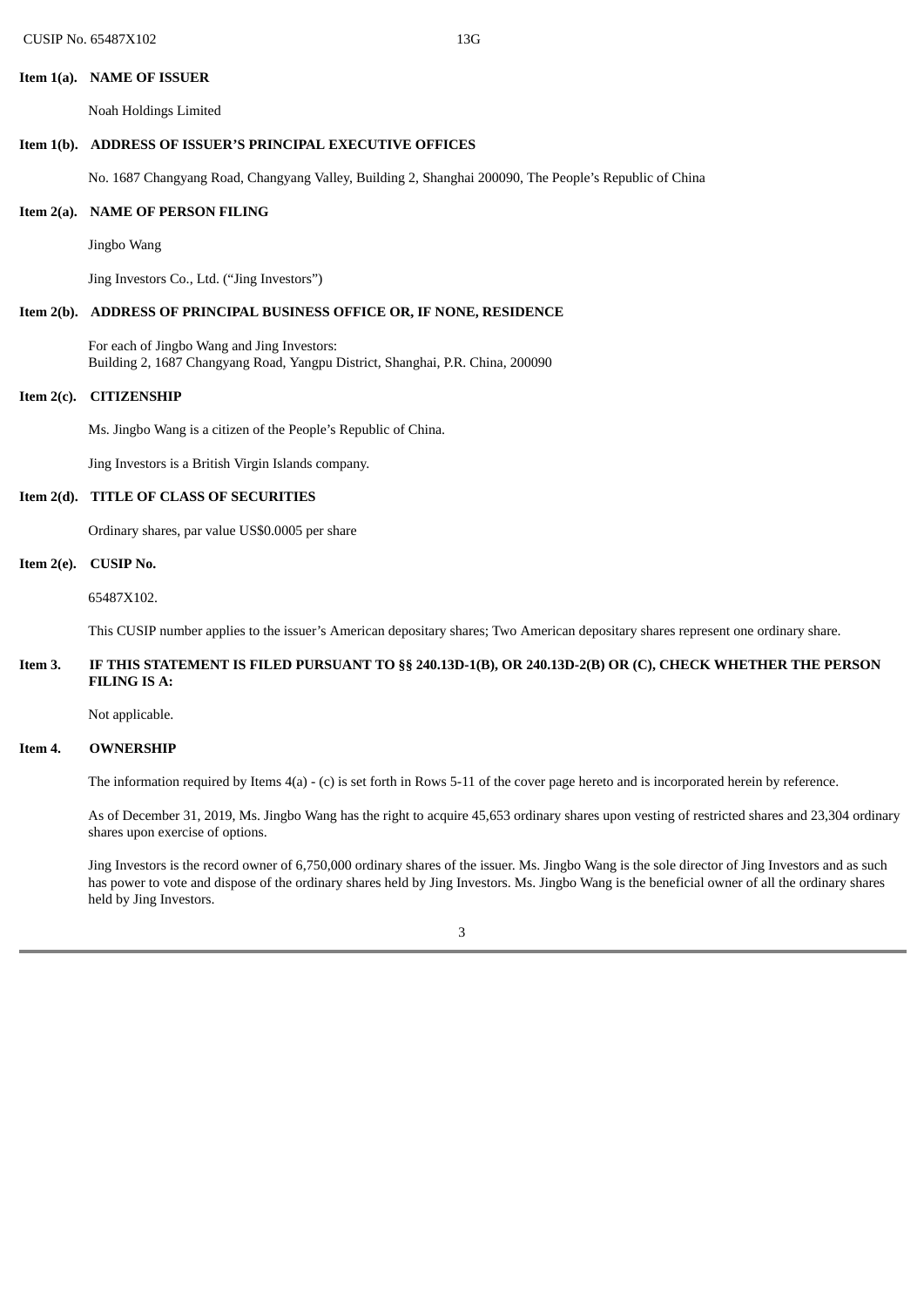Jing Investors is indirectly wholly owned by ARK Trust (Hong Kong) Limited in its capacity as trustee of the Jing Family Trust (the "Trust") constituted under the laws of Hong Kong, with Ms. Jingbo Wang as the settlor and Ms. Jingbo Wang and her family members as the beneficiaries. The Trust was established for the purposes of Ms. Jingbo Wang's wealth management and family succession planning. Jing Investors is directly wholly owned by Magic Beams Enterprises Ltd., a British Virgin Islands company, which is in turn wholly owned by ARK Trust (Hong Kong) Limited, a professional trustee company. Therefore, ARK Trust (Hong Kong) Limited as trustee of the Trust indirectly holds the shares of Jing Investors. ARK Trust (Hong Kong) Limited as trustee of the Trust has no power to dispose of the ordinary shares held by Jing Investors except upon written instruction by Ms. Jingbo Wang, or to avoid criminal sanction or civil liability to persons not connected with the Trust, or to avoid adverse impact on the reputation of ARK Trust (Hong Kong) Limited or any of its associates.

# **Item 5. OWNERSHIP OF FIVE PERCENT OR LESS OF A CLASS**

Not applicable.

# **Item 6. OWNERSHIP OF MORE THAN FIVE PERCENT ON BEHALF OF ANOTHER PERSON**

Not applicable.

## **Item 7. IDENTIFICATION AND CLASSIFICATION OF THE SUBSIDIARY WHICH ACQUIRED THE SECURITY BEING REPORTED ON BY THE PARENT HOLDING COMPANY OR CONTROL PERSON**

Not applicable.

## **Item 8. IDENTIFICATION AND CLASSIFICATION OF MEMBERS OF THE GROUP**

Not applicable.

## **Item 9. NOTICE OF DISSOLUTION OF GROUP**

Not applicable.

# **Item 10. CERTIFICATION**

Not applicable.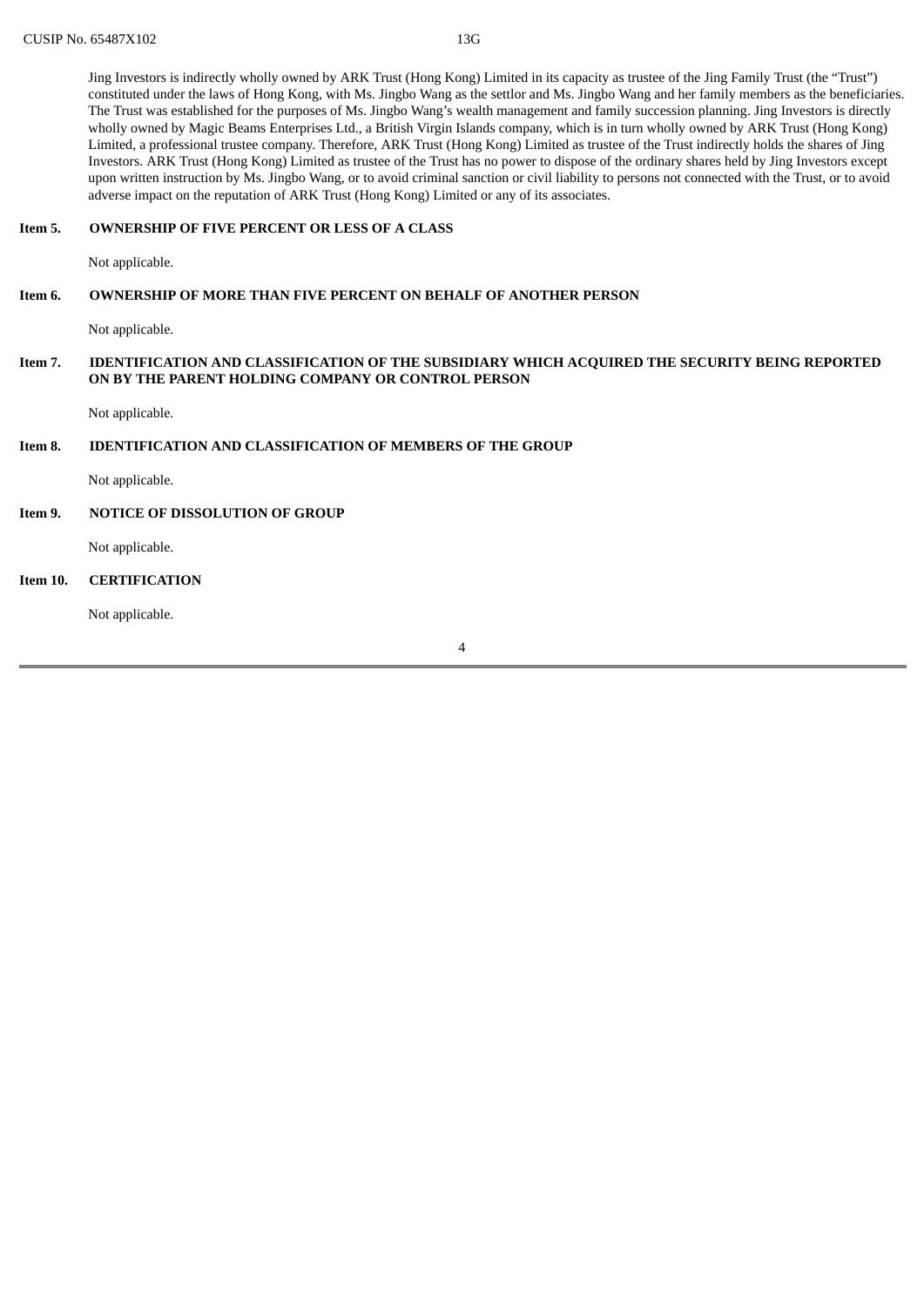# **SIGNATURES**

After reasonable inquiry and to the best of her or its knowledge and belief, each of the undersigned certifies that the information set forth in this statement is true, complete and correct.

DATED: February 13, 2020

# **JING INVESTORS CO., LTD.**

| By:    | /s/ Jingbo Wang |
|--------|-----------------|
| Name:  | Jingbo Wang     |
| Title: | Director        |

# **JINGBO WANG**

| By:<br>Name: | /s/ Jingbo Wang |  |  |  |  |  |
|--------------|-----------------|--|--|--|--|--|
|              | Jingbo Wang     |  |  |  |  |  |

5